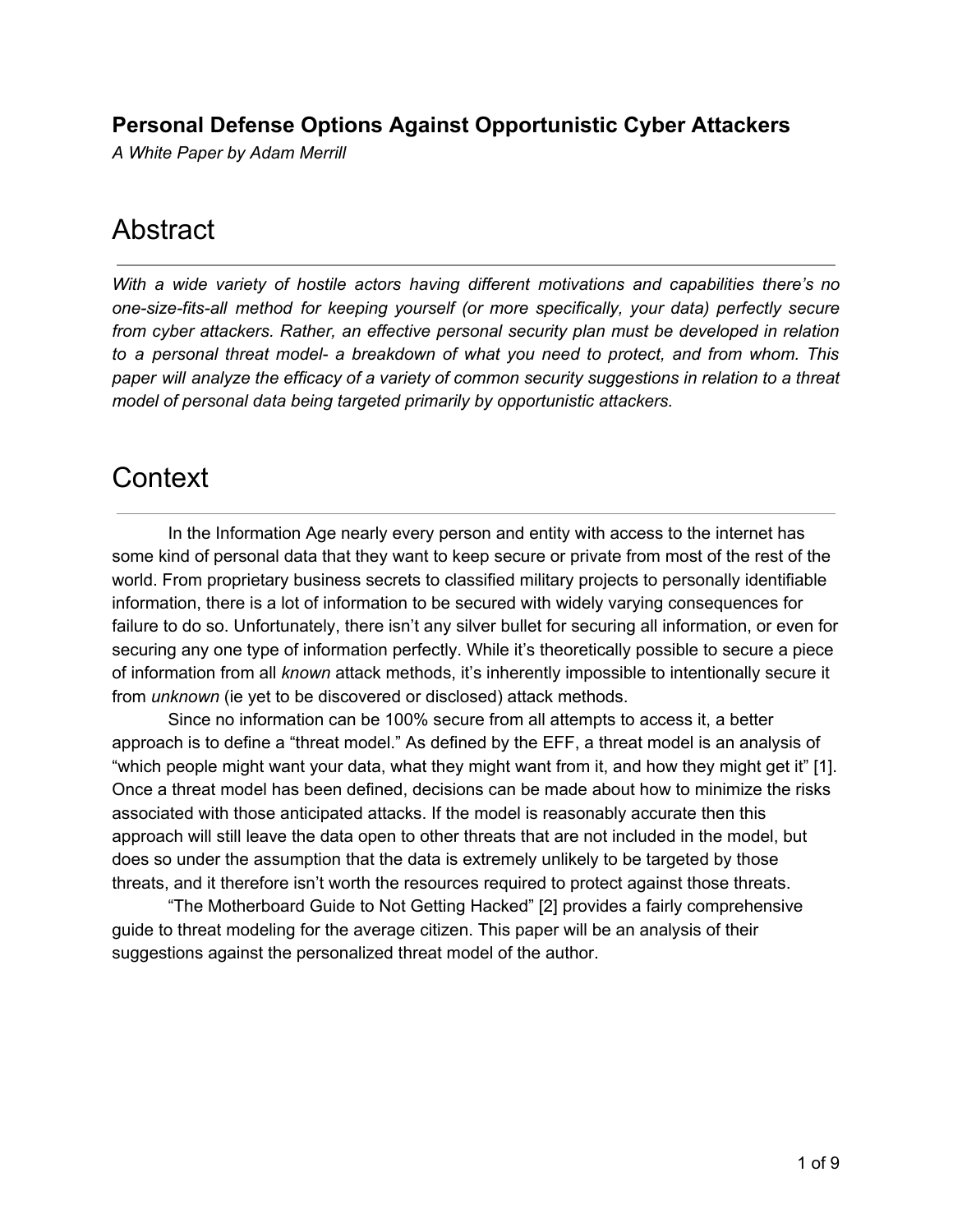# My Threat Model

My threat model mostly consists of opportunistic hackers who would like to take control of anyone's online accounts in order to either sell them (mostly for gaming accounts), use them to send spam (often via email or social media), or access the information contained in the accounts to make money through credit card or identity fraud. These attacks are generally limited to broad phishing attempts [3], trying to use username/password combinations from data breaches to access different accounts [4], or just guessing weak account passwords. In my case I have no reason to suspect that I would specifically targeted by law enforcement, nation-state hackers, or any other advanced persistent threat, so this threat model assumes there isn't any specific need to protect against those.

### **What do I want to protect?**

- Access to various online accounts (login details)
- Personal documents stored in the cloud
- Files stored on my personal computers and other devices
- Personal website
- Physical electronic devices
- My identity and non-public personal information

### **Who do I want to protect them from?**

- Opportunistic hackers
- Data mining companies (like Facebook)
- Employees of the companies that I trust to store my information
- Opportunistic burglars

### **How likely is it that I will need to protect it?**

*More specifically, I will address how likely I think it is that someone will seriously consider attempting to steal or destroy these assets.*

Online accounts: High probability.

Personal cloud documents: Very low probability.

Local files: Low probability.

Personal Website: Very high probability. Opportunistic hackers regularly target websites in wide sweeps to compromise them and use them to make money through spam or botnets [5]. In the past I've noticed that there have been lots of random attempts to gain access to my site's database, and I expect those attempts will continue.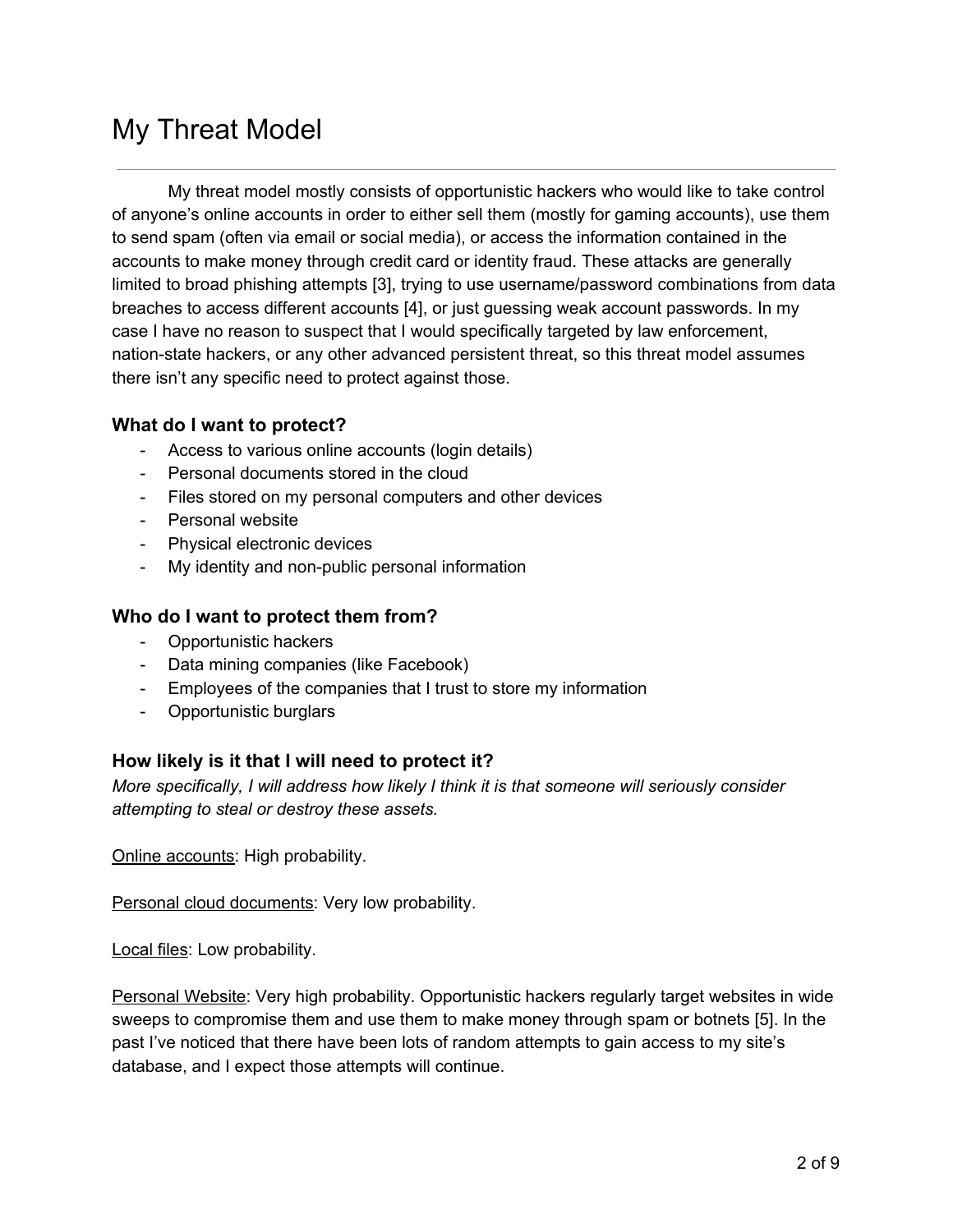Physical electronic devices: Moderate probability:

My identity and non-public personal info: High probability. Data mining is a huge (and growing) market [6], and virtually every website I visit is going to try to track me in one way or another [7]. Although I wouldn't consider my browsing habits to be particularly sensitive, I still classify that information as non-public and personal.

### **How bad are the consequences of failing to secure it?**

[This section has been removed for reasons that are hopefully obvious]

### **How much trouble are you willing to go through in order to try to prevent those consequences?**

[This section has been removed for reasons that are hopefully obvious]

## Analysis

### **Updates, Passwords, and 2 Factor Authentication (2FA)**

The three overarching recommendations by Motherboard are to keep software up to date, use strong and unique passwords, and enable 2FA wherever possible.

While I'm personally not always a fan of updates (they sometimes break things) I agree that they're critical for security. While there's always a possibility that an update will have a new bug that adds security vulnerabilities, I would argue that it's usually less of a risk to be vulnerable to a new bug than an old one because attackers have had more time to perfect attacks based on old bugs. And since my threat model doesn't include any advanced attackers who are going to jump at the chance to exploit a new bug, frequent updates are a good recommendation.

Having strong, unique passwords has always been one of the most important security recommendations [8], and I absolutely agree with it. You can't control how a company handles your login credentials, or ensure your credentials aren't leaked in a data breach, but you CAN make sure that any given set of credentials can't be used anywhere else or easily brute-forced. This is a relatively simple way to drastically minimize the consequences of a data breach, made feasible by a wide selection of free password managers. I wholeheartedly endorse it.

2FA is the last major recommendation made by Motherboard. I also recommend it, but with some caveats. I would agree with the statement that "any 2FA is better than none at all," [9] but only in the sense that even an easily bypassed additional layer of security still represents one more hoop for attackers to jump through before they can get to your data. However, I think it's important for users to realize that not all forms of 2FA are created equal, and you might be in for a nasty surprise if you assume that the 2FA method you choose can't be circumvented. SMS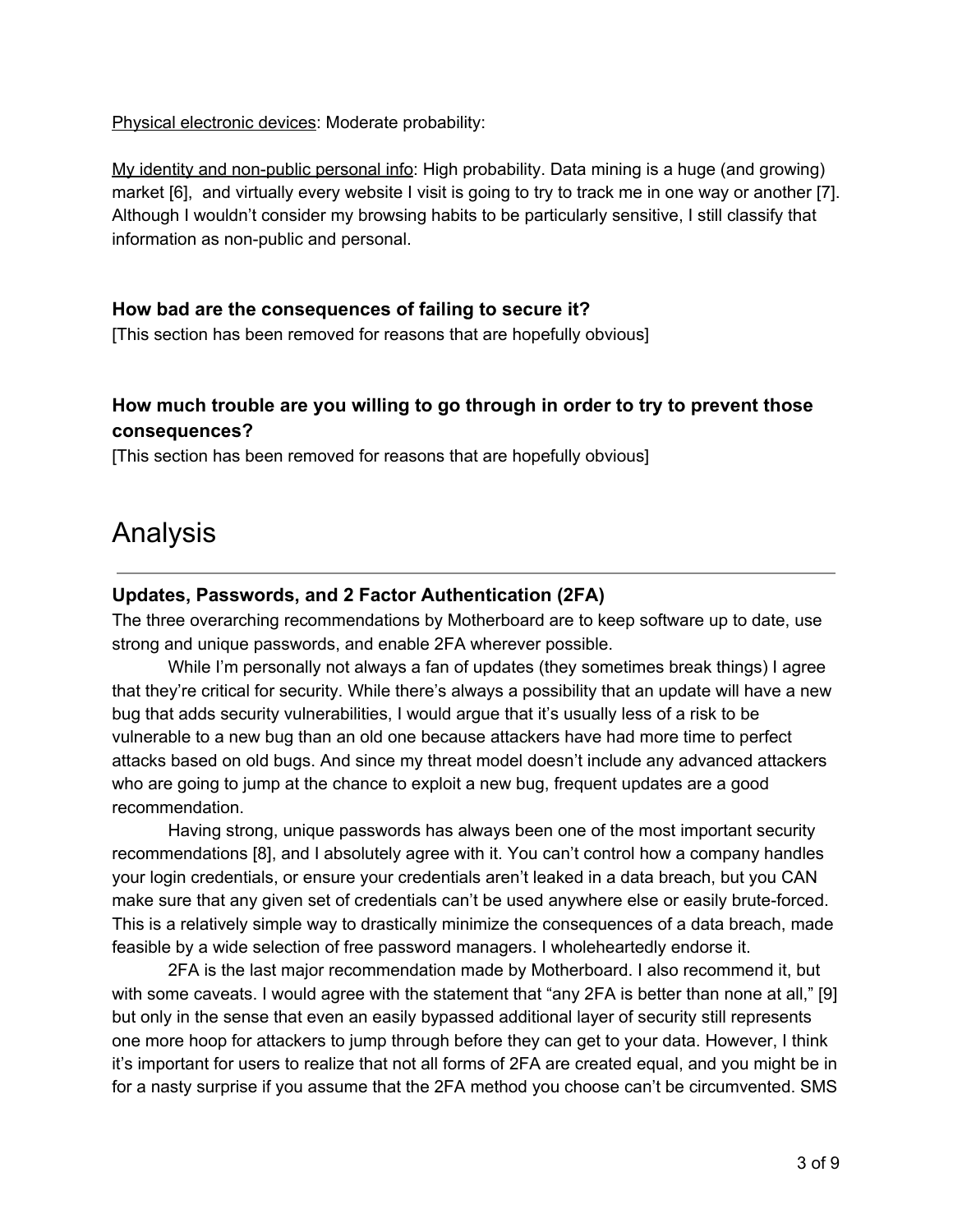2FA is vulnerable to SIM swapping attacks [10], email verification is vulnerable to personal device theft (where your accounts are already logged in), and even authenticator-app-based 2FA is susceptible to phishing attacks with surprisingly little effort [11]. All of these attacks can be carried out against random targets "at scale" to a certain degree, which puts them well within the realm of possibility for this threat model. So while I do recommend using 2FA (particularly for email, banking, and social media accounts), I would put a much greater emphasis on the importance of having strong, unique passwords since that drastically minimizes the potential damage from a successful attack that bypasses 2FA.

### **Don'ts: Flash, plugins, attachments, and public information**

Uninstalling Flash is practically a no-brainer thanks to HTML5, which accomplishes pretty much everything Flash could do without the side effect of having tons of vulnerabilities.

Avoiding sketchy plugins is great advice that should be extended to avoiding any sketchy software from the internet. Specifically, I recommend trying to find a review from a reputable source for any specialized or less-common software you consider installing- if you can't find one, stay away from it. In my experience sites like Lifehacker, CNET, or HowToGeek have reviewed nearly every piece of obscure software worth considering, and are good sources for finding legitimate software alternatives to provide the same services that an obscure piece of software promises to provide. Email attachments fall under this same mindset- if you aren't expecting it or don't know what it is, don't open it!

Sharing personal information publicly can quickly lead to identity theft. I agree with the recommendation to avoid posting (or sending) ANYTHING via the Internet that you wouldn't want the entire world to potentially see or know. But for my threat model I wouldn't worry very much about stickers on my laptop since I'm not involved with any group or organization that I think would make me a target for surveillance. On this topic I would also add that using a free service to keep an eye on your credit score [12] (and maybe even getting notifications about changes to it) is a smart, easy way to minimize damage in the event that your identity or credit card information is stolen, and has the added benefit of helping you to be more aware of your ongoing financial health.

### **Do's: antivirus, adblocker, VPN, backups, and data broker opt-out**

Having an antivirus is definitely a must for any computer, but shouldn't be considered a magic catch-all for all malware. Even more important, in my opinion, is good browsing habits [13]. Opening sketchy email attachments or downloading software from questionable websites or opening unknown web links are the primary avenues for getting malware on your device for this threat model. An antivirus software should be your last line of defense, not your first. Using a good adblocker will have the additional benefit of blocking a lot of links to unscrupulous sites from your everyday browsing, so I highly recommend that as well.

VPNs are another recommendation that I'm not fully on board with for my threat model. From a personal data security standpoint, the main benefit of a VPN is that it prevents other devices on the same network from being able to potentially see your unencrypted web traffic [14] (which they can do even if the network itself is password-protected). But if you almost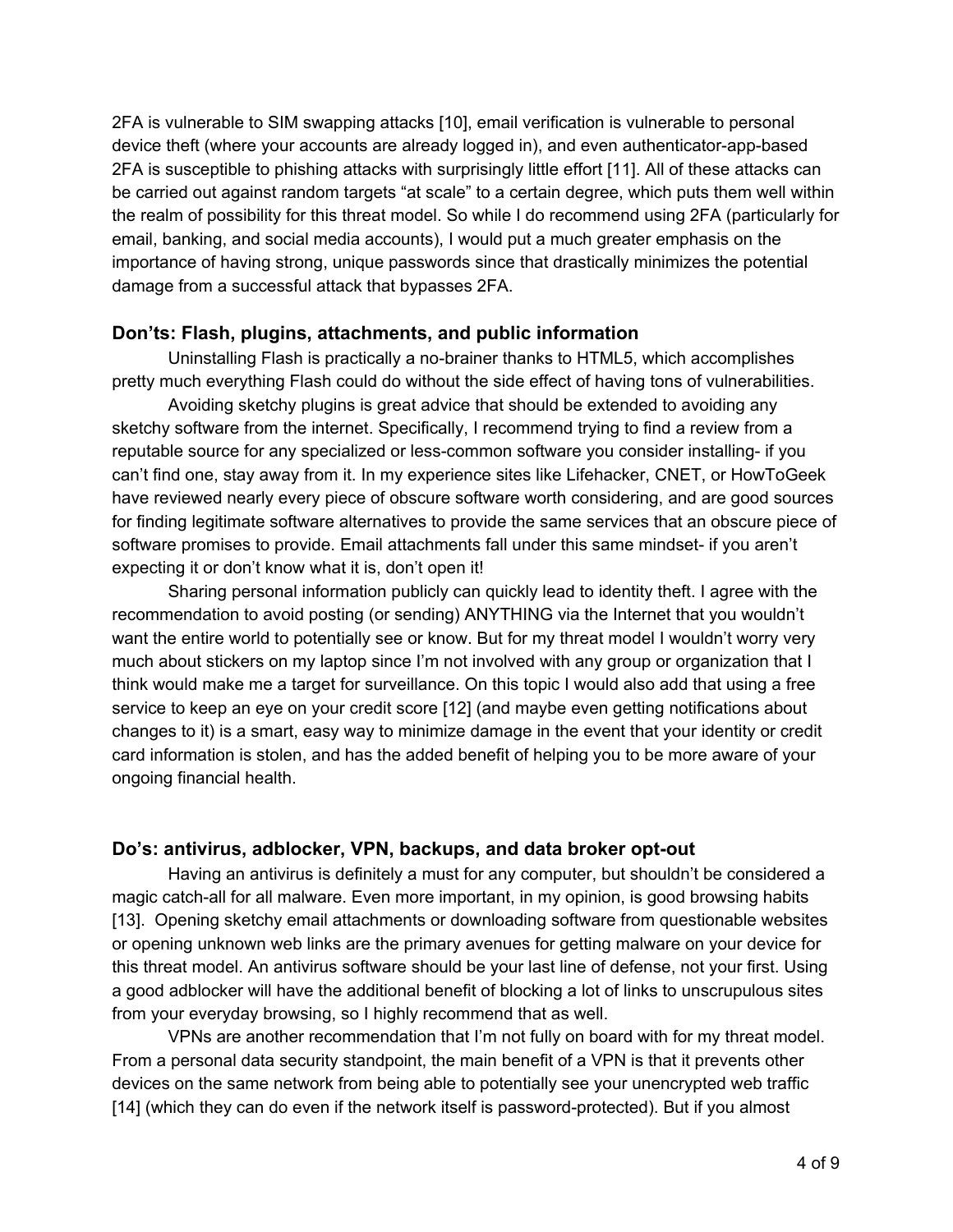always connect to the internet from your encrypted home network (or other trusted, encrypted networks) then using a VPN isn't going to really add any meaningful additional security for this threat model- you'll mostly be wasting your money on a service you don't need. However, I do recommend using one if you travel a lot or if you regularly connect to open wifi networks. In these cases a VPN would be a good investment to prevent you from accidentally sending or receiving sensitive data over an otherwise unencrypted connection (which is independent of network encryption).

Offsite backups of irreplaceable data are critical, and full-system backups (onsite or offsite) are also a good idea to prevent time-consuming manual system reinstalls. For this threat model I recommend using a backup service that encrypts your data on their end, and then additionally encrypt any especially sensitive information manually on your end. This way any data breach on the company's end will either yield useless encrypted data or, in the rare event that the data breach is decrypted, your very sensitive files will still not be public.

For my threat model you'd only need to opt-out of data brokers if you've already put out a lot of personal information publicly for them to find- which, in my case, I apparently haven't. I would recommend checking them out to see what kind of information they have collected, and then follow the opt-out process only if they have more information than you would include on a general resume. In fact, if they all they have on you is accurate, resume-appropriate data then it may be advantageous to leave it up and just think of it as an easy way for potential employers to find or verify your contact information!

### **iPhone vs Android**

Motherboard highly recommends getting an iPhone if mobile security is a big concern. For my threat model I don't expect anyone to be interested enough in me personally to steal (or confiscate) my phone for the purpose of getting data off it, and I don't care for iOS, so sticking with an Android is acceptable. I additionally don't think that doing a full-device encryption is necessary with my threat model since I'm already vigilant about keeping tabs on my phone, and can remotely track and/or wipe it if it gets stolen. Since I don't consider my phone to be a very big target, and because I rely on a lot of the conveniences of lower security (with some basic worst-case-scenario countermeasures) I don't think it's necessary to put a lot of extra effort into mobile phone security. Mobile antivirus seems particularly overkill with my safe browsing and downloading habits.

As an additional note on the topic of mobile security I also recommend avoiding SMS-based 2FA since there are many avenues for an attacker to intercept those codes [15].

### **State and Law Enforcement surveillance**

Since my threat model explicitly precludes the possibility of more advanced attackers targeting me directly the recommendations in this section are overkill. While I do happen to follow some of their recommendations in this section (encrypt the occasional sensitive message, minimize social media posts, cover cameras, and avoid "always listening" devices), I wouldn't consider any of these things to be "musts" for this threat model, since they're mostly not going to be used by (or exposed to) opportunistic attackers. I mainly take these measures under the assumption that, by going into the cyber security field, I might eventually become someone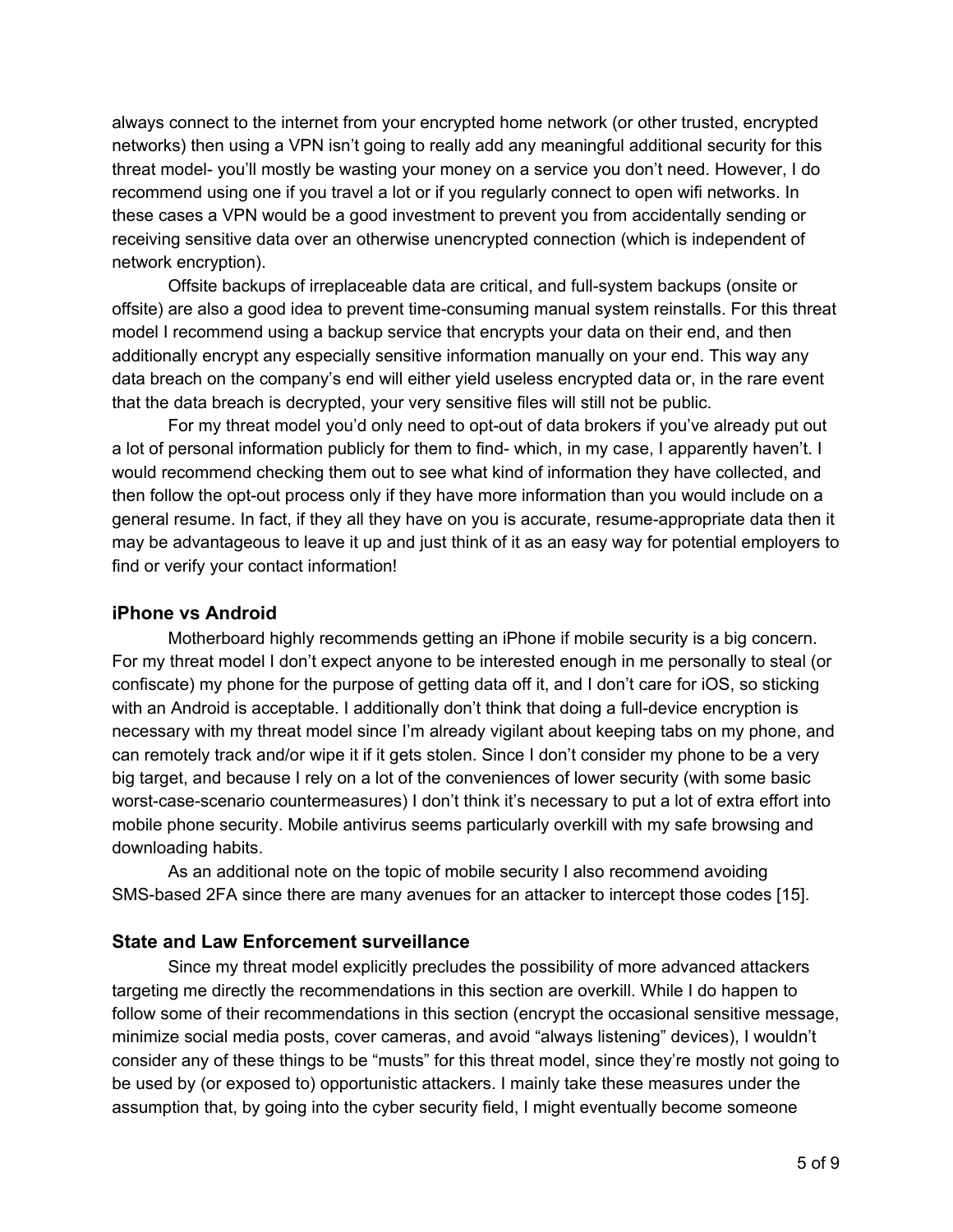worth targeting specifically, and if that happens I want to already have these basic habits in place and not have old personal information still being stored unencrypted anywhere.

# **Conclusion**

Not every eventuality can be prepared for, but there are some pretty basic best-practices that the average online citizen can follow to keep themselves safe from opportunistic attacks. Keeping everything updated, using strong, unique passwords for every account, and enabling 2FA for critical accounts will protect you from the vast majority of attacks and drastically reduce the consequences of the few that succeed.

Developing safe browsing habits will help you avoid the vast majority of malware on the web, and having a sturdy antivirus provides a critical last line of defense for your computer. Secure offsite backups of important data on top of that will provide peace of mind against a potential worst-case data loss scenario, and free credit monitoring will allow you to react quickly if an attacker gets enough data to commit financial fraud under your name.

Other defenses can be used on top of these, but these are the core ones I would recommend for this threat model. I give it as my professional opinion that they will provide the ideal tradeoff between convenience and defense against the opportunistic attackers described in this threat model.

# References

- [1] Surveillance Self-Defense. (2019). *Threat model*. https://ssd.eff.org/en/glossary/threat-model
- [2] Motherboard Staff. (2019). *The Motherboard Guide to Not Getting Hacked*. https://motherboard.vice.com/en\_us/article/d3devm/motherboard-guide-to-not-getting-hack ed-online-safety-guide
- [3] KnowBe4, "What Is Phishing?," *Phishing*. http://www.phishing.org/what-is-phishing